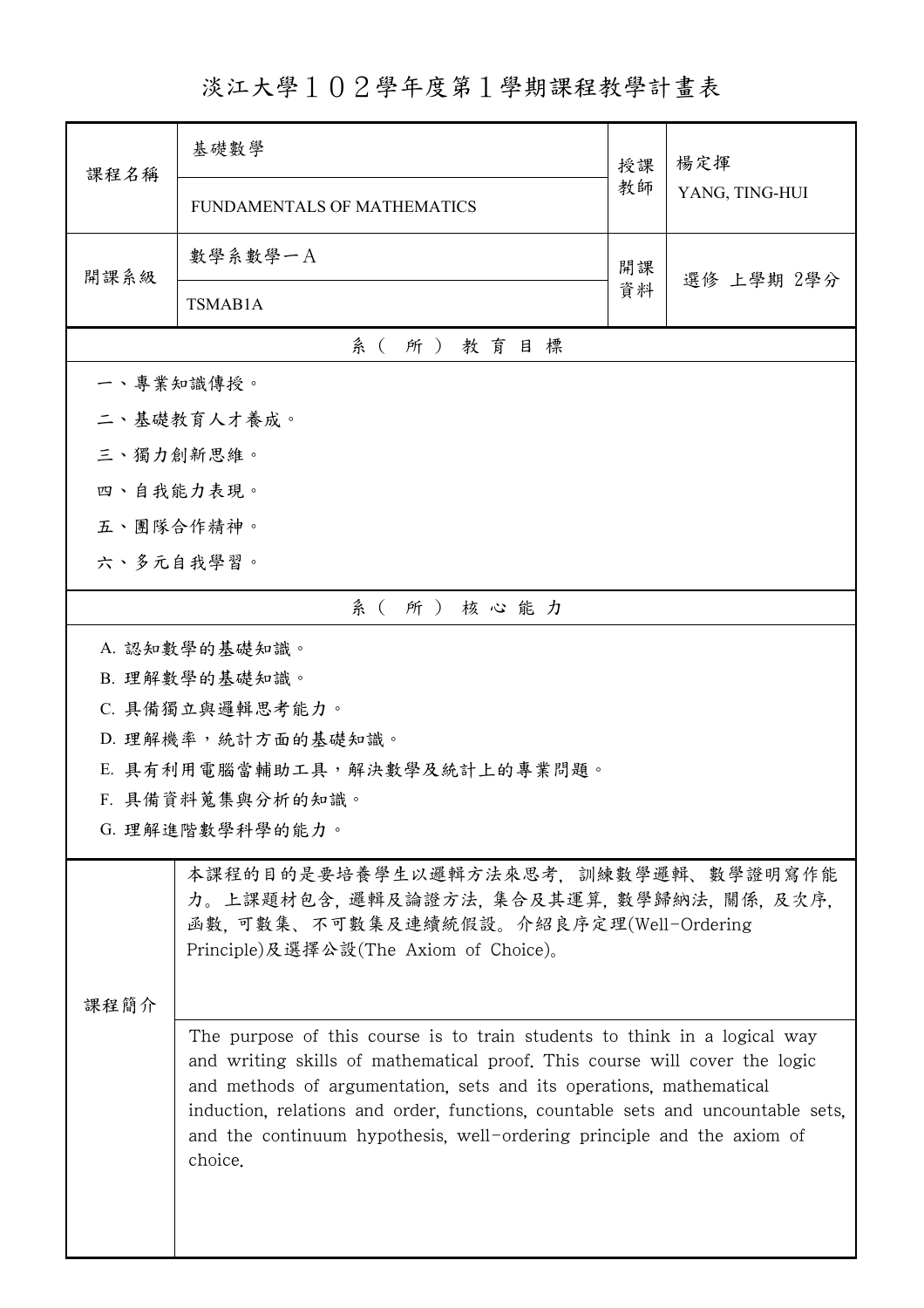本課程教學目標與目標層級、系(所)核心能力相關性 一、目標層級(選填): (一)「認知」(Cognitive 簡稱C)領域:C1 記憶、C2 瞭解、C3 應用、C4 分析、 C5 評鑑、C6 創造 (二)「技能」(Psychomotor 簡稱P)領域:P1 模仿、P2 機械反應、P3 獨立操作、 P4 聯結操作、P5 自動化、P6 創作 (三)「情意」(Affective 簡稱A)領域:A1 接受、A2 反應、A3 重視、A4 組織、 A5 內化、A6 實踐 二、教學目標與「目標層級」、「系(所)核心能力」之相關性: (一)請先將課程教學目標分別對應前述之「認知」、「技能」與「情意」的各目標層級, 惟單項教學目標僅能對應C、P、A其中一項。

 (二)若對應「目標層級」有1~6之多項時,僅填列最高層級即可(例如:認知「目標層級」 對應為C3、C5、C6項時,只需填列C6即可,技能與情意目標層級亦同)。

 (三)再依據所訂各項教學目標分別對應其「系(所)核心能力」。單項教學目標若對應 「系(所)核心能力」有多項時,則可填列多項「系(所)核心能力」。

(例如:「系(所)核心能力」可對應A、AD、BEF時,則均填列。)

| 序            | 教學目標(中文)<br>教學目標(英文)                                              |                                                                                             | 相關性            |             |  |  |
|--------------|-------------------------------------------------------------------|---------------------------------------------------------------------------------------------|----------------|-------------|--|--|
| 號            |                                                                   | 目標層級                                                                                        | 系(所)核心能力       |             |  |  |
| $\mathbf{1}$ | 本課程的目的是要培養學生以邏輯 The purpose of this course is<br>方法來思考, 訓練數學邏輯、數學 | to train students to think in<br>a logical way and writing<br>skills of mathematical proof. | C <sub>4</sub> | <b>ABCG</b> |  |  |
|              | 教學目標之教學方法與評量方法                                                    |                                                                                             |                |             |  |  |
| 序<br>號       | 教學目標                                                              | 教學方法                                                                                        |                | 評量方法        |  |  |
| $\mathbf{1}$ | 本課程的目的是要培養學生以邏輯 講述、討論<br>方法來思考,訓練數學邏輯、數學<br>證明寫作能力。               |                                                                                             | 表現             | 紙筆測驗、實作、上課  |  |  |
|              |                                                                   |                                                                                             |                |             |  |  |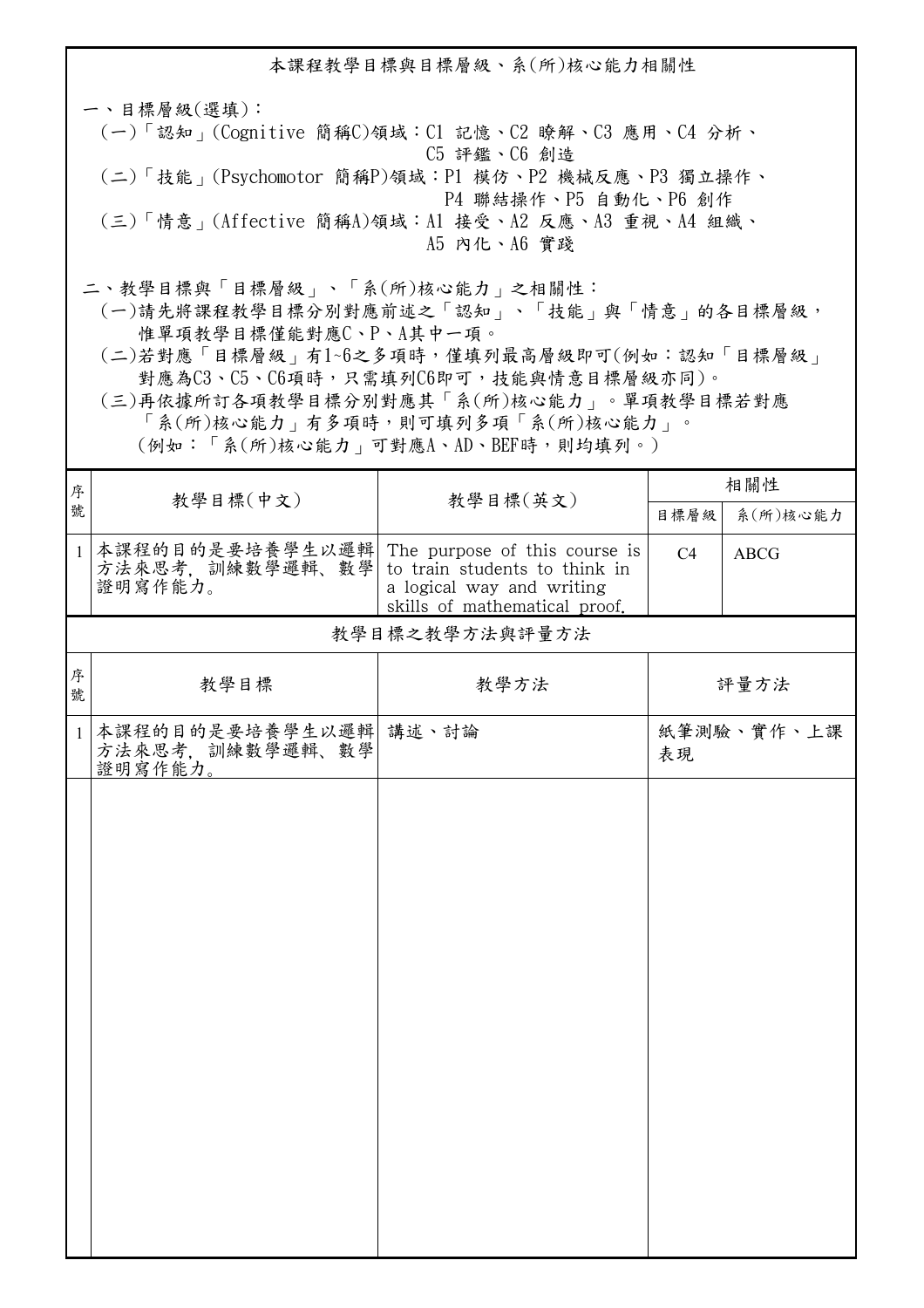| 本課程之設計與教學已融入本校校級基本素養         |                            |                                   |                                              |    |  |
|------------------------------|----------------------------|-----------------------------------|----------------------------------------------|----|--|
| 淡江大學校級基本素養                   |                            |                                   | 內涵說明                                         |    |  |
| 全球視野<br>$\langle \ \rangle$  |                            |                                   | 培養認識國際社會變遷的能力,以更寬廣的視野了解全球化<br>的發展。           |    |  |
| 資訊運用<br>$\langle \ \rangle$  |                            |                                   | 熟悉資訊科技的發展與使用,並能收集、分析和妥適運用資<br>訊。             |    |  |
| 洞悉未來<br>$\langle \ \rangle$  |                            |                                   | 瞭解自我發展、社會脈動和科技發展,以期具備建構未來願<br>景的能力。          |    |  |
| 品德倫理<br>$\langle \ \rangle$  |                            |                                   | 了解為人處事之道,實踐同理心和關懷萬物,反省道德原則<br>的建構並解決道德爭議的難題。 |    |  |
| 獨立思考                         |                            |                                   | 鼓勵主動觀察和發掘問題,並培養邏輯推理與批判的思考能<br>力。             |    |  |
| 樂活健康<br>$\langle \, \rangle$ |                            |                                   | 注重身心靈和環境的和諧,建立正向健康的生活型態。                     |    |  |
| 團隊合作<br>$\langle \rangle$    |                            |                                   | 體察人我差異和增進溝通方法,培養資源整合與互相合作共<br>同學習解決問題的能力。    |    |  |
|                              | 美學涵養<br>$\langle \rangle$  |                                   | 培養對美的事物之易感性,提升美學鑑賞、表達及創作能<br>力。              |    |  |
|                              |                            |                                   | 授課進度表                                        |    |  |
| 週<br>欤                       | 日期起訖                       |                                   | 內 容 (Subject/Topics)                         | 備註 |  |
| 1                            | $102/09/16$ ~<br>102/09/22 | Logic 1                           |                                              |    |  |
| 2                            | $102/09/23$ ~<br>102/09/29 | Logic 2                           |                                              |    |  |
| 3                            | $102/09/30$ ~<br>102/10/06 | Logic 3                           |                                              |    |  |
| $\overline{4}$               | $102/10/07$ ~<br>102/10/13 | Sets and Relations 1              |                                              |    |  |
| 5                            | $102/10/14$ ~<br>102/10/20 | Sets and Relations 2              |                                              |    |  |
| 6                            | $102/10/21$ ~<br>102/10/27 | Sets and Functions 1              |                                              |    |  |
|                              | $102/10/28$ ~<br>102/11/03 | Sets and Functions 2              |                                              |    |  |
| 8                            | $102/11/04$ ~<br>102/11/10 | The Natural Numbers               |                                              |    |  |
| $\mathbf Q$                  | $102/11/11$ ~<br>102/11/17 | Proof and Definition by Induction |                                              |    |  |
| 10                           | $102/11/18$ ~<br>102/11/24 | 期中考試週                             |                                              |    |  |
| 11                           | $102/11/25$ ~<br>102/12/01 | Cardinal Numbers                  |                                              |    |  |
| 12                           | $102/12/02$ ~<br>102/12/08 | Countable and Uncountable Sets    |                                              |    |  |
|                              |                            |                                   |                                              |    |  |